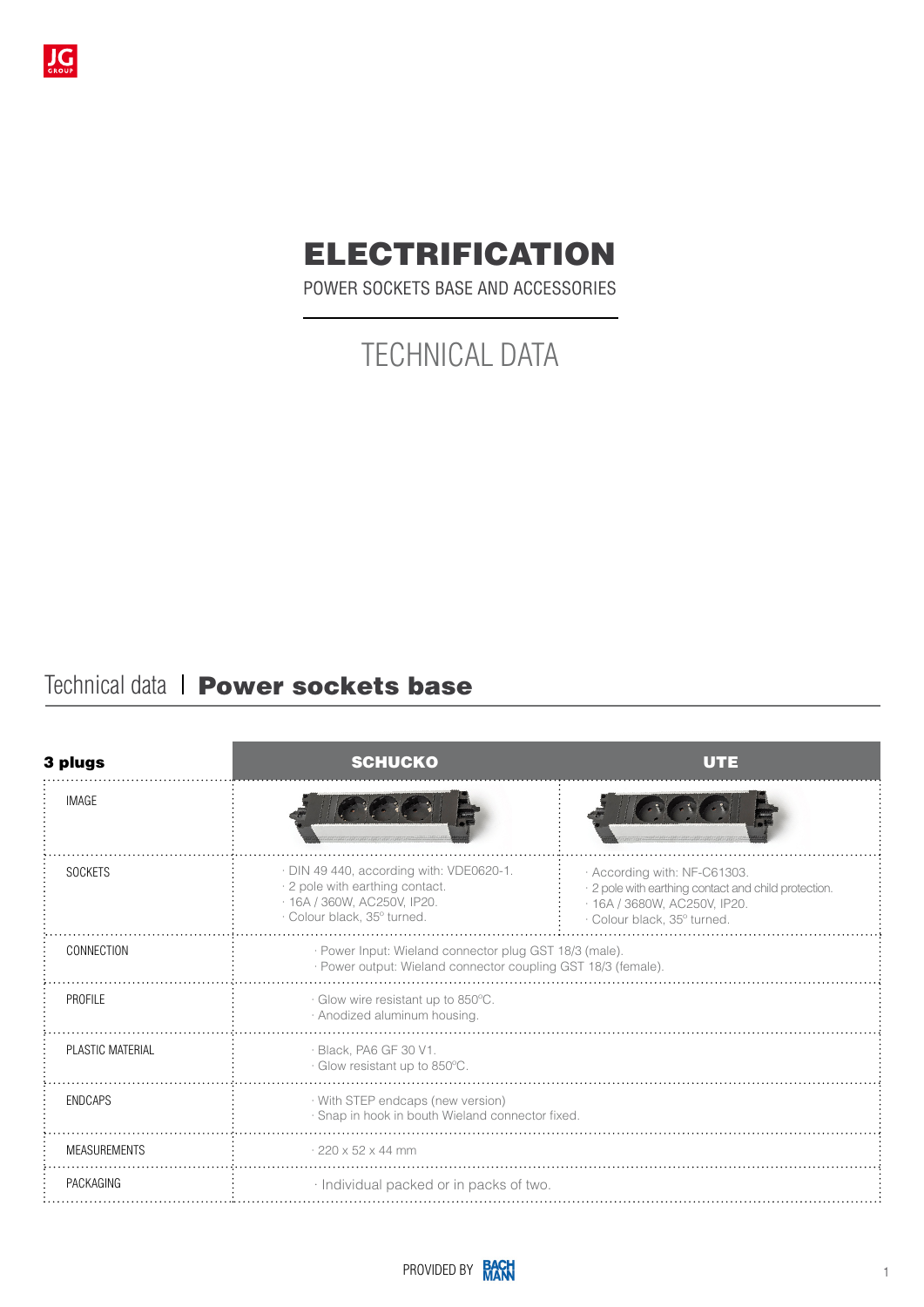

# Technical data | Power sockets base

| 2 plugs +2 RJ45     | <b>SCHUCKO</b>                                                                                                                            | UTE                                                                                                                                                 |  |
|---------------------|-------------------------------------------------------------------------------------------------------------------------------------------|-----------------------------------------------------------------------------------------------------------------------------------------------------|--|
| <b>IMAGE</b>        |                                                                                                                                           |                                                                                                                                                     |  |
| <b>SOCKETS</b>      | · DIN 49 440, according with: VDE0620-1.<br>· 2 pole with earthing contact.<br>· 16A / 360W, AC250V, IP20.<br>· Colour black, 35° turned. | · According with: NF-C61303.<br>· 2 pole with earthing contact and child protection.<br>· 16A / 3680W, AC250V, IP20.<br>· Colour black, 35° turned. |  |
| CONNECTION          | · Power Input: Wieland connector plug GST 18/3 (male).<br>· Power output: Wieland connector coupling GST 18/3 (female).                   |                                                                                                                                                     |  |
| PROFILE             | · Glow wire resistant up to 850°C.<br>· Anodized aluminum housing.                                                                        |                                                                                                                                                     |  |
| PLASTIC MATERIAL    | · Black, PA6 GF 30 V1.<br>· Glow resistant up to 850°C.                                                                                   |                                                                                                                                                     |  |
| <b>ENDCAPS</b>      | · With STEP endcaps (new version)<br>· Snap in hook in bouth Wieland connector fixed.                                                     |                                                                                                                                                     |  |
| <b>MEASUREMENTS</b> | $.220 \times 52 \times 44$ mm                                                                                                             |                                                                                                                                                     |  |
| PACKAGING           | · Individual packed or in packs of two.                                                                                                   |                                                                                                                                                     |  |
| DATA CONNECTION     | $\cdot$ CAT5e.<br>· Front: RJ45 (keystone setting), rear: RJ45 (keystone setting).<br>· Screened.                                         |                                                                                                                                                     |  |

| 3 plugs +2 RJ45     | <b>SCHUCKO</b>                                                                                                                            | णनव                                                                                                                                                 |  |
|---------------------|-------------------------------------------------------------------------------------------------------------------------------------------|-----------------------------------------------------------------------------------------------------------------------------------------------------|--|
| <b>IMAGE</b>        |                                                                                                                                           |                                                                                                                                                     |  |
| <b>SOCKETS</b>      | · DIN 49 440, according with: VDE0620-1.<br>· 2 pole with earthing contact.<br>· 16A / 360W, AC250V, IP20.<br>· Colour black, 35° turned. | · According with: NF-C61303.<br>· 2 pole with earthing contact and child protection.<br>· 16A / 3680W, AC250V, IP20.<br>· Colour black, 35° turned. |  |
| CONNECTION          | · Power Input: Wieland connector plug GST 18/3 (male).<br>· Power output: Wieland connector coupling GST 18/3 (female).                   |                                                                                                                                                     |  |
| PROFILE             | · Glow wire resistant up to 850°C.<br>· Anodized aluminum housing                                                                         |                                                                                                                                                     |  |
| PLASTIC MATERIAL    | · Black, PA6 GF 30 V1.<br>· Glow resistant up to 850°C.                                                                                   |                                                                                                                                                     |  |
| <b>ENDCAPS</b>      | · With STEP endcaps (new version)<br>· Snap in hook in bouth Wieland connector fixed.                                                     |                                                                                                                                                     |  |
| <b>MEASUREMENTS</b> | $.282 \times 52 \times 44$ mm                                                                                                             |                                                                                                                                                     |  |
| PACKAGING           | · Individual packed or in packs of two.                                                                                                   |                                                                                                                                                     |  |
| DATA CONNECTION     | $\cdot$ CAT5e.<br>· Front: RJ45 (keystone setting), rear: RJ45 (keystone setting).<br>· Screened                                          |                                                                                                                                                     |  |

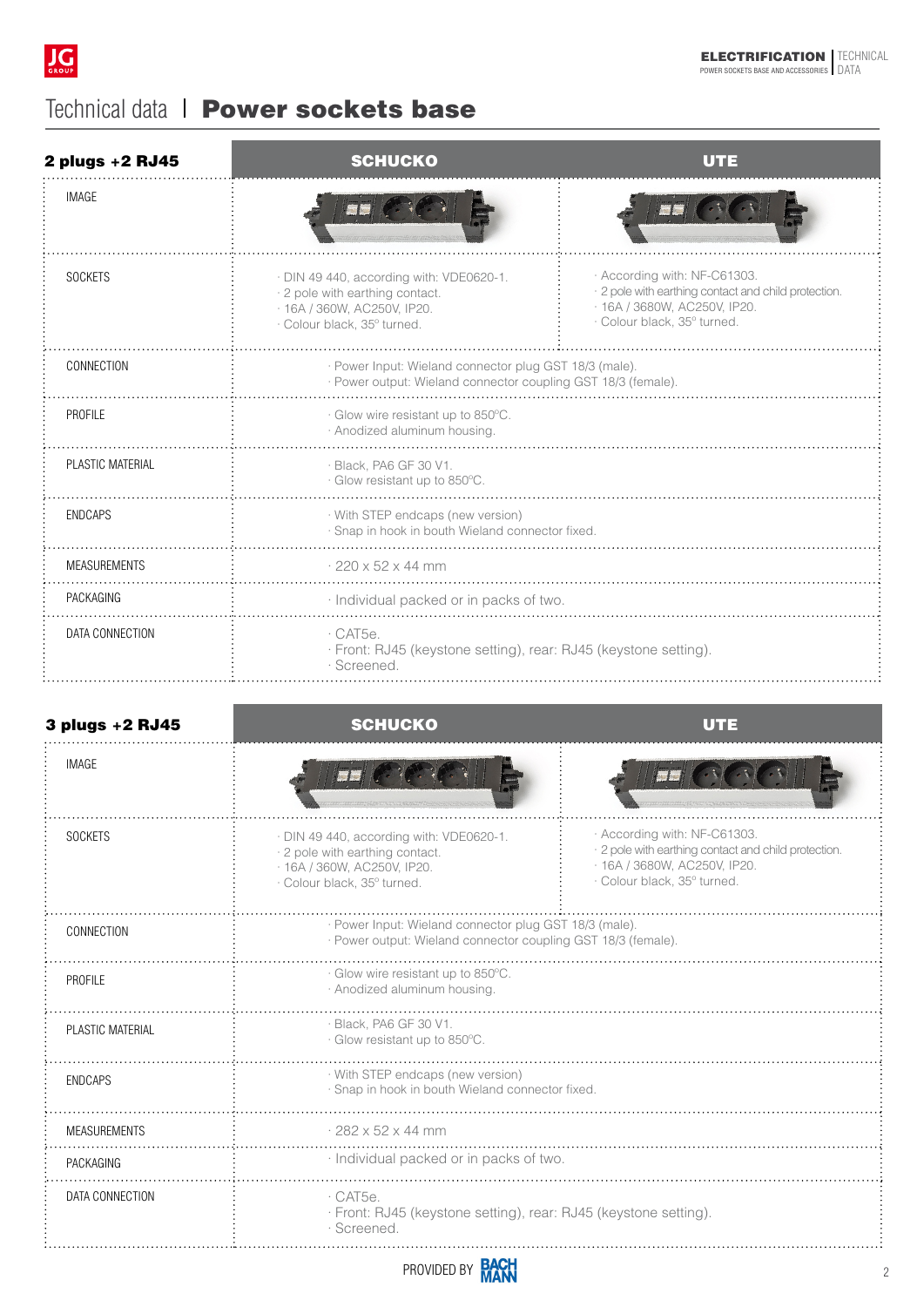

# Technical data I Common accessories for power sockets base



## CABLES

· Side 1: German type (male) right angle plug moulded, colour black. 2-pole with double earthing. According with: DIN 49441. Compatible with Spanish and French markets .

· Side 2: Wieland-female connector GST18/3, mounted or moulded, black. 3-pole. According with: DIN VDE 0628. Wieland-female (power input) connector GTS18/3.

· Cable: H05VV-F 3G1, 50mm2 , PVC, 70º. Colour: black. Cable length: 2 m. Cable section: 2,5 mm2 (free from halogen).



## PROLONGATIONS

· Side 1: Wieland GST18/3 plug, mounted or moulded. 3-pole. According with: DIN VDE 0628. Wielandmale (power output) connector GTS18/3.

· Side 2: Wieland-female connector GST18/3, mounted or moulded, black. 3-pole. According with: DIN VDE 0628. Wieland-female (power output) connector GTS18/3.

· Cable: H05VV-F 3G1, 50mm<sup>2</sup>, PVC, 70°. Colour: black. Cable length: 2 m. Cable section: 2,5 mm<sup>2</sup> (free from halogen).



## **DISTRIBUTION**

GENERAL

- · Rated current: 20 A
- · Rated voltage : 250 V
- · Rated impulse voltage resistance: 4 kV
- · Pollution degree : 2
- · Mechanical coding : Code 1
- · Lockable : Yes
- · Color Coding : Black
- · Pole brand: L, N, PE

#### MATERIAL

- · Housing material: Polyamide
- · Halogen Free: Yes
- · Material of contact: CuZn
- · Components continuous insulation temperature: 100ºC
- · Surface treatment: Silver

#### PERFORMANCE

· Poles : 3

- · Side 1. Number of entries:
- 1 (male).
- · Side 2. Number of Outputs:
- 2 (female).
- · Mounting Option: No
- · Protection (IP ): IP20
- · Distributor: T Verteiler

#### DIMENSIONS

- · Length: 44 mm
- · Width: 28.2 mm
- · Height: 43 mm

### CONNECTION UNIT

- · Ready for mounting, subject to cables.
- $\cdot$  To cross section 0.75 to 2.5 mm<sup>2</sup>, solid and flexible drivers without sleeves auction.
	- · For cable diameters from 6.5 to 10.5 mm ( H05VV , NYM ).
	- · Wrap length 31 mm; length: 7 mm.
- · Socket Wieland GST18/3 (male), mounted or molded, black. 3 poles. According to DIN VDE 0628, Wieland female connector (current input ) GTS18/3.